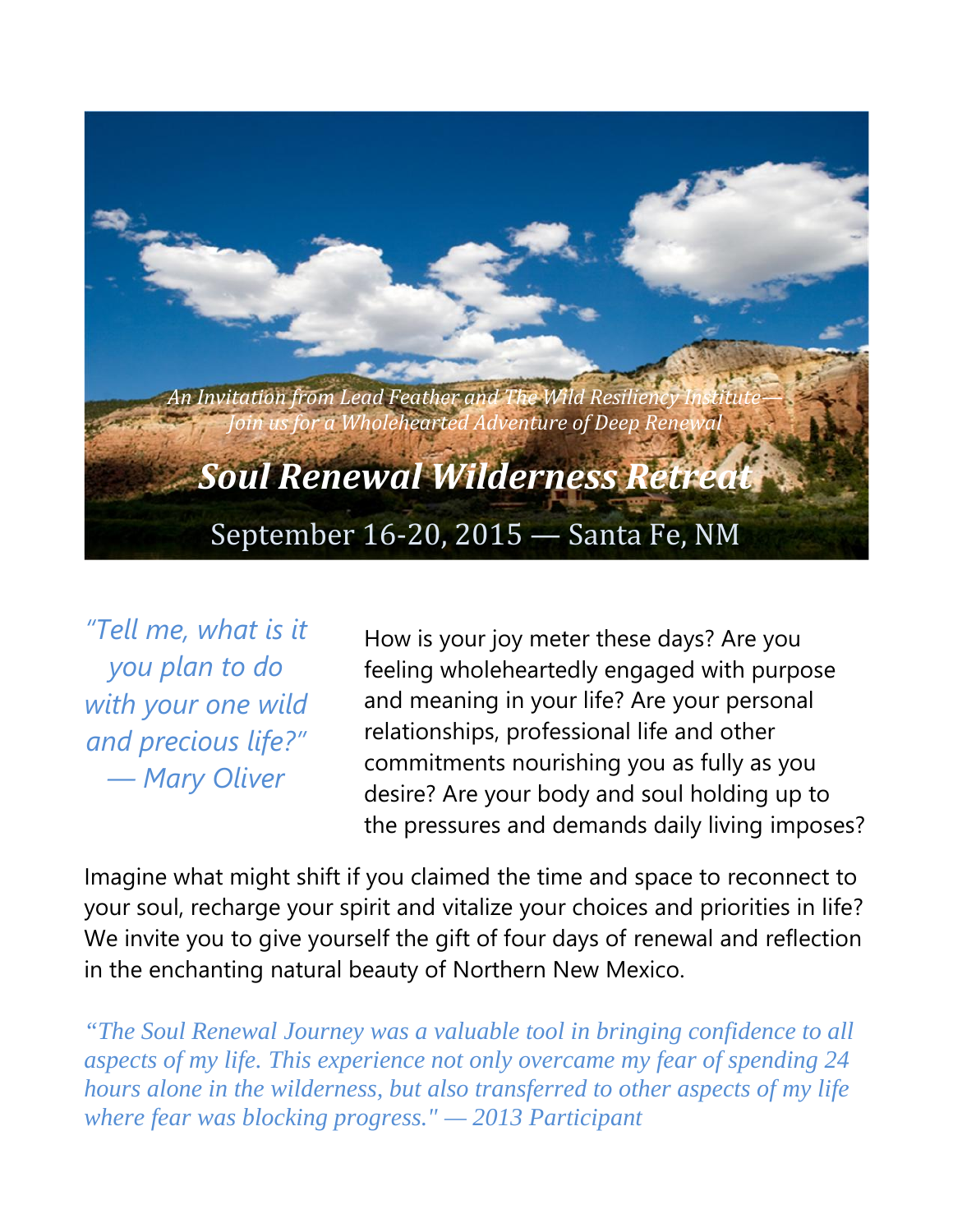Together, we will intentionally co-create a sacred space to inspire your soul and spirit. You'll explore through both group and individual experience how to sustainably nourish your innate "spirit of resiliency." We will also look to both Indigenous ceremony and Mother Nature to guide and deepen our experience. Time together, spent hiking and exploring the ecology of our environment, will sharpen your outdoor skills and foster knowing nature as a teacher and portal into your being.



The heart of the journey is an optional 24-48 hours of alone time at a particular site, and level-of challenge, of your choosing—close by our base camp or further away.

This is a unique personal space for the reflection, visioning or strategic work that can further lead to the fulfillment of your gifts into the world. You will be professionally supported as your hosts "hold space" during your solo experience for safety and wellbeing, *teaching beforehand the camping skills required* as well as providing optional structured exercises for your explorations into life.

#### Wednesday

We'll share dinner at a restaurant to plan, discuss logistics and answer questions. This dinner is included in the pricing.

## **Thursday** Depart from Santa Fe in the morning, set up base camp and enjoy an ecohike to get settled into our new home for the retreat. First day ends with an evening

talking circle.

### Friday

Select your own solo spot, set up your personal campsite and begin your solo.

# **Saturday** Return to basecamp for a hike and talking circle to reconnect. share and process our experiences.

### **Sunday**

Personal time and a closing ceremony -**Head back to** Santa Fe, arriving by 1pm in time for the shuttle to ABQ for any late afternoon flights.